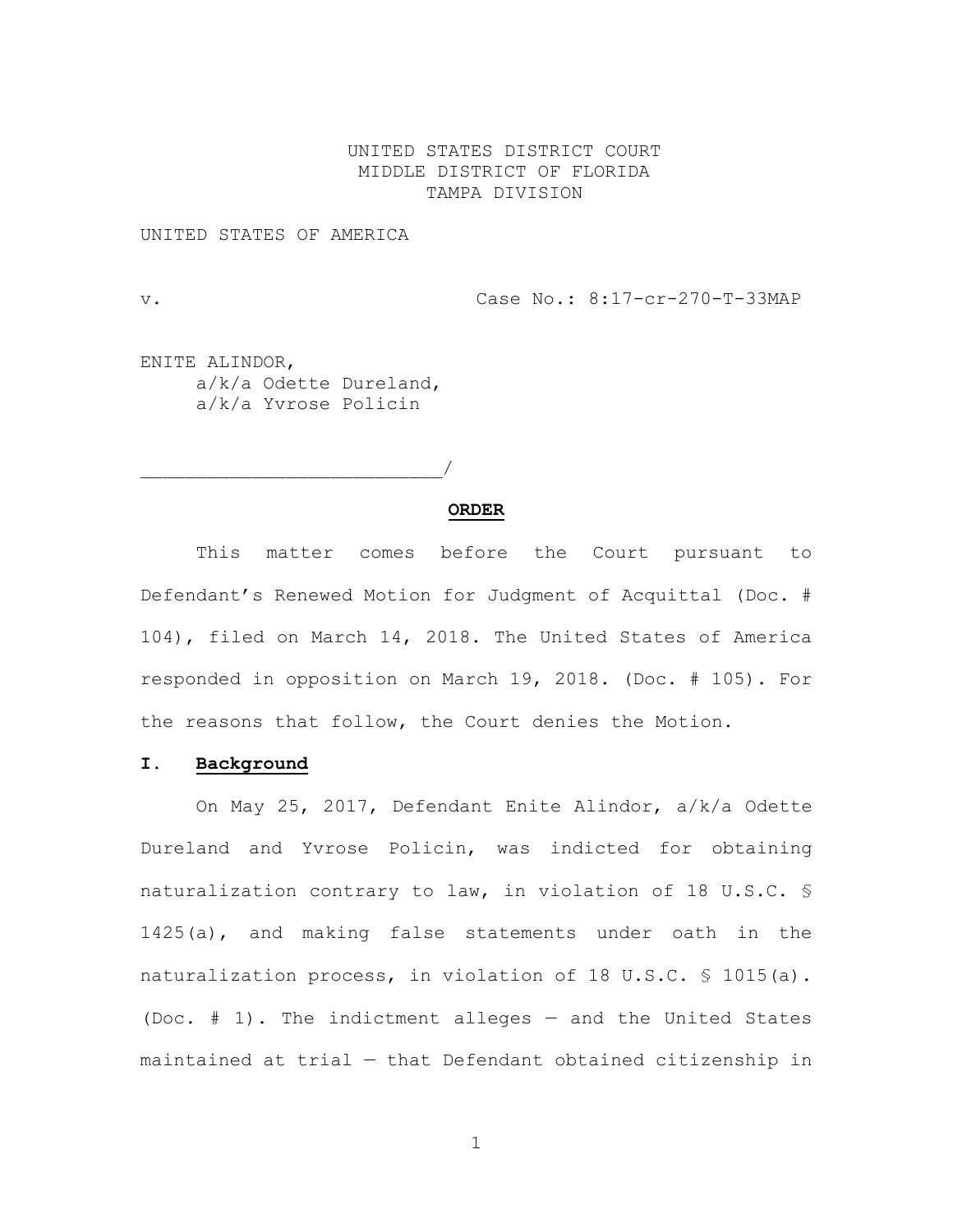2012 under the name Odette Dureland by making false statements in her N-400 application. (Id.).

The United States argued Defendant made numerous false statements as to: "(a) her use of another name and identity; (b) her history and contacts with immigration officials regarding removal, exclusion, and deportation from the United States; (c) her prior arrest history; (d) her denial of providing false and misleading information and documentation to a United States government official in applying for immigration benefits and to prevent deportation, exclusion, and removal; and (e) her eligibility for naturalization based upon those prior false statements." (Id. at 2). "Specifically, the [D]efendant failed to acknowledge that in February 1997, she petitioned the INS for asylum protection under the name 'Enite Alindor'"; she "denied the use of names other than 'Odette Dureland' and/or 'Yvrose Policin'"; and she "did not acknowledge or admit in her N-400 form her arrest history in  $\ldots$  Haiti." (Doc. # 105 at 2).

After a four-day trial, a jury convicted Defendant of both obtaining naturalization contrary to law, in violation of 18 U.S.C. § 1425(a), and making false statements under oath in the naturalization process, in violation of 18 U.S.C. § 1015(a). (Doc. # 96). Defendant now seeks a judgment of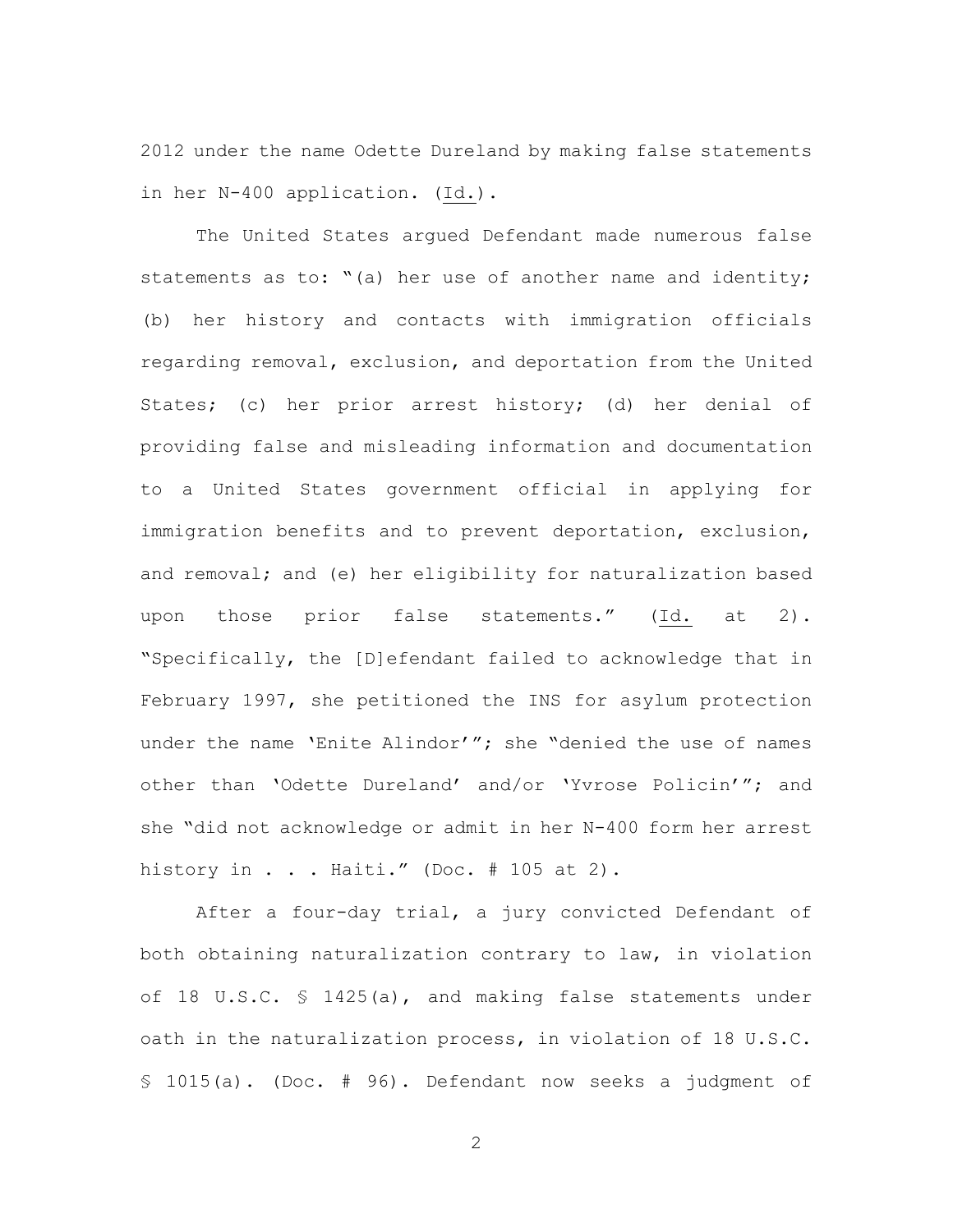acquittal on three grounds: (1) that no reasonable jury could have convicted her because she qualifies for citizenship; (2) the government did not provide evidence that Defendant made a false statement; and (3) the government did not establish that Defendant procured citizenship with a false statement. (Doc. # 104). The United States responded, and the Motion is ripe for review.

#### **II. Legal Standard**

"After the government closes its evidence or after the close of all the evidence, the court on the defendant's motion must enter a judgment of acquittal of any offense for which the evidence is insufficient to sustain a conviction." Fed. R. Crim. P. 29(a). As Defendant has done here, "[a] defendant may move for a judgment of acquittal, or renew such a motion, within 14 days after a guilty verdict or after the court discharges the jury, whichever is later." Fed. R. Crim. P.  $29(c)(1)$ . "If the jury has returned a quilty verdict, the court may set aside the verdict and enter an acquittal." Fed. R. Crim. P. 29(c)(2).

Upon a motion under Rule 29, the district court must determine "whether the evidence, examined in a light most favorable to the Government, was sufficient to support the jury's conclusion that the defendant was guilty beyond a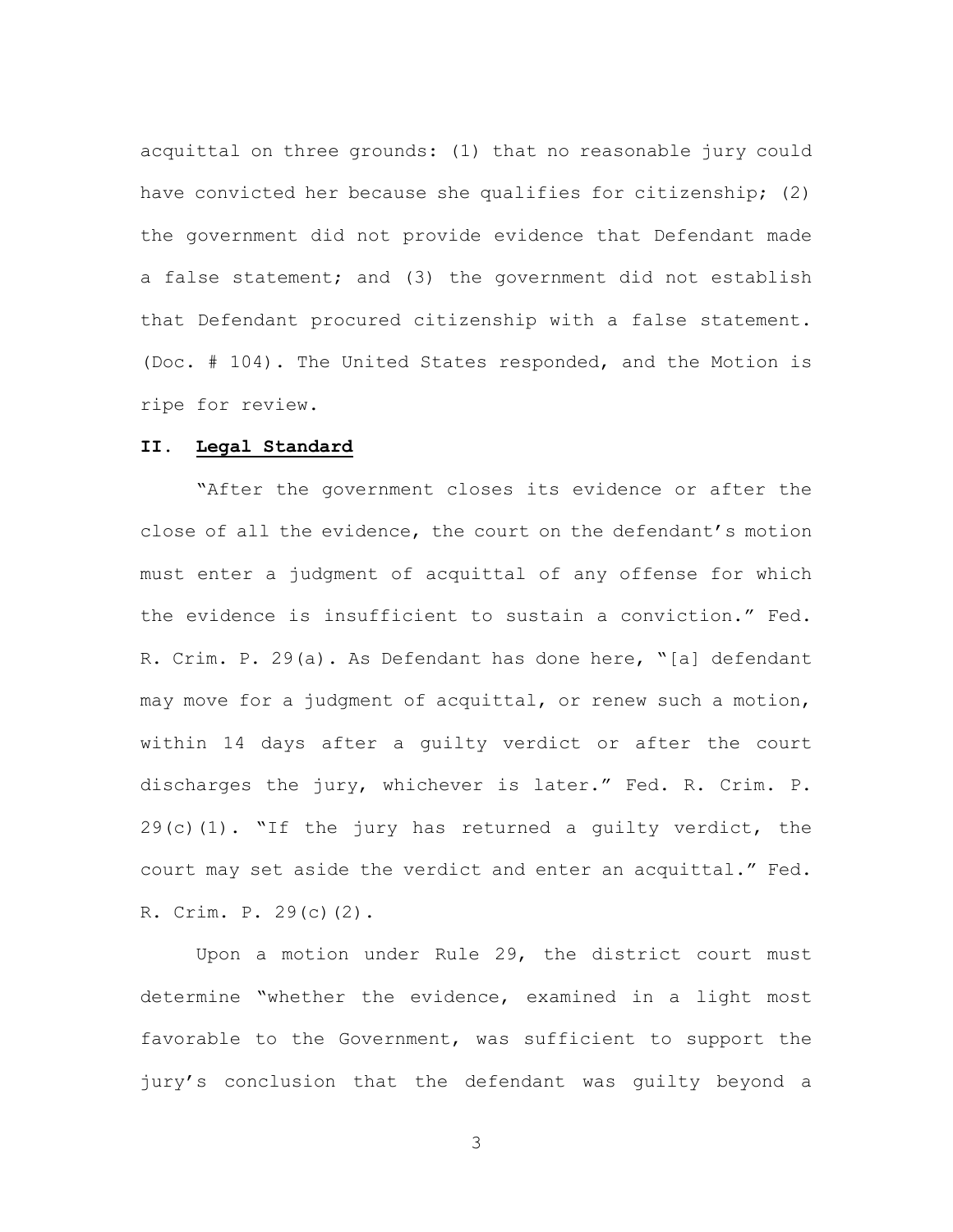reasonable doubt." United States v. Williams, 390 F.3d 1319, 1323–24 (11th Cir. 2004). "Thus, the test is whether a reasonable jury could find, beyond a reasonable doubt, that Defendant is guilty of [committing] the crimes alleged in the indictment." United States v. Beverly, No. 17-CR-60093, 2018 WL 985073, at \*1 (S.D. Fla. Feb. 20, 2018)(citing United States v. Macko, 994 F.2d 1526, 1532 (11th Cir. 1993)).

Applying this test, the Court must "'view the evidence in the light most favorable to the government,' drawing 'all reasonable inferences and credibility choices' in the Government's favor." United States v. Merrill, 513 F.3d 1293, 1299 (11th Cir. 2008)(citation omitted). "[I]t is not necessary that the evidence exclude every reasonable hypothesis of innocence or be wholly inconsistent with every conclusion except that of guilt, provided that a reasonable trier of fact could find that the evidence established guilt beyond a reasonable doubt." Id. (citation omitted). "A conviction must be upheld unless the jury could not have found the defendant guilty under any reasonable construction of the evidence." United States v. Byrd, 403 F.3d 1278, 1288 (11th Cir. 2005)(quoting United States v. Chastain, 198 F.3d 1338, 1351 (11th Cir.1999)).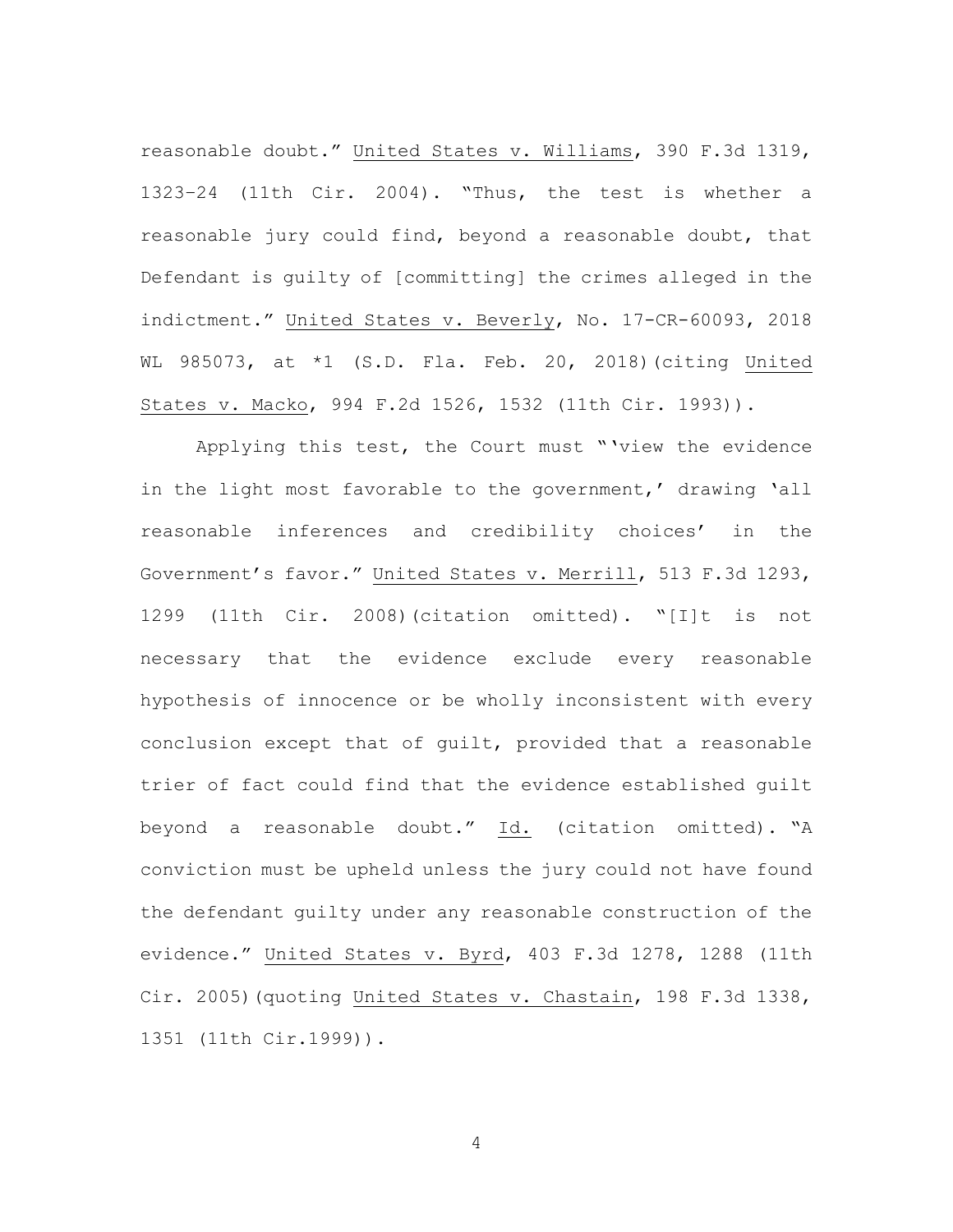# **III. Analysis**

The Court will address Defendant's three arguments in turn.

### **A. Qualification for Citizenship**

One recent Supreme Court decision has loomed large throughout this case. In Maslenjak v. United States, 137 S. Ct. 1918 (2017), the Court espoused two methods of "causal inquiry" by which the United States may establish that a defendant procured naturalization with a false statement in violation of § 1425(a).

Under the first method, the United States can prove that the facts "misrepresented [by the defendant] are themselves disqualifying" for citizenship. Id. at 1928. If the misrepresented facts are "themselves disqualifying," then "the jury can make quick work of that inquiry":

In such a case, there is an obvious causal link between the defendant's lie and her procurement of citizenship. To take an example: An applicant for citizenship must be physically present in the United States for more than half of the five-year period preceding her application. Suppose a defendant misrepresented her travel history to convey she had met that requirement, when in fact she had not. **The Government need only expose that lie to establish that she obtained naturalization illegally — for had she told the truth instead, the official would have promptly denied her application.** Or consider another, perhaps more common case stemming from the "good moral character" criterion. That phrase is defined to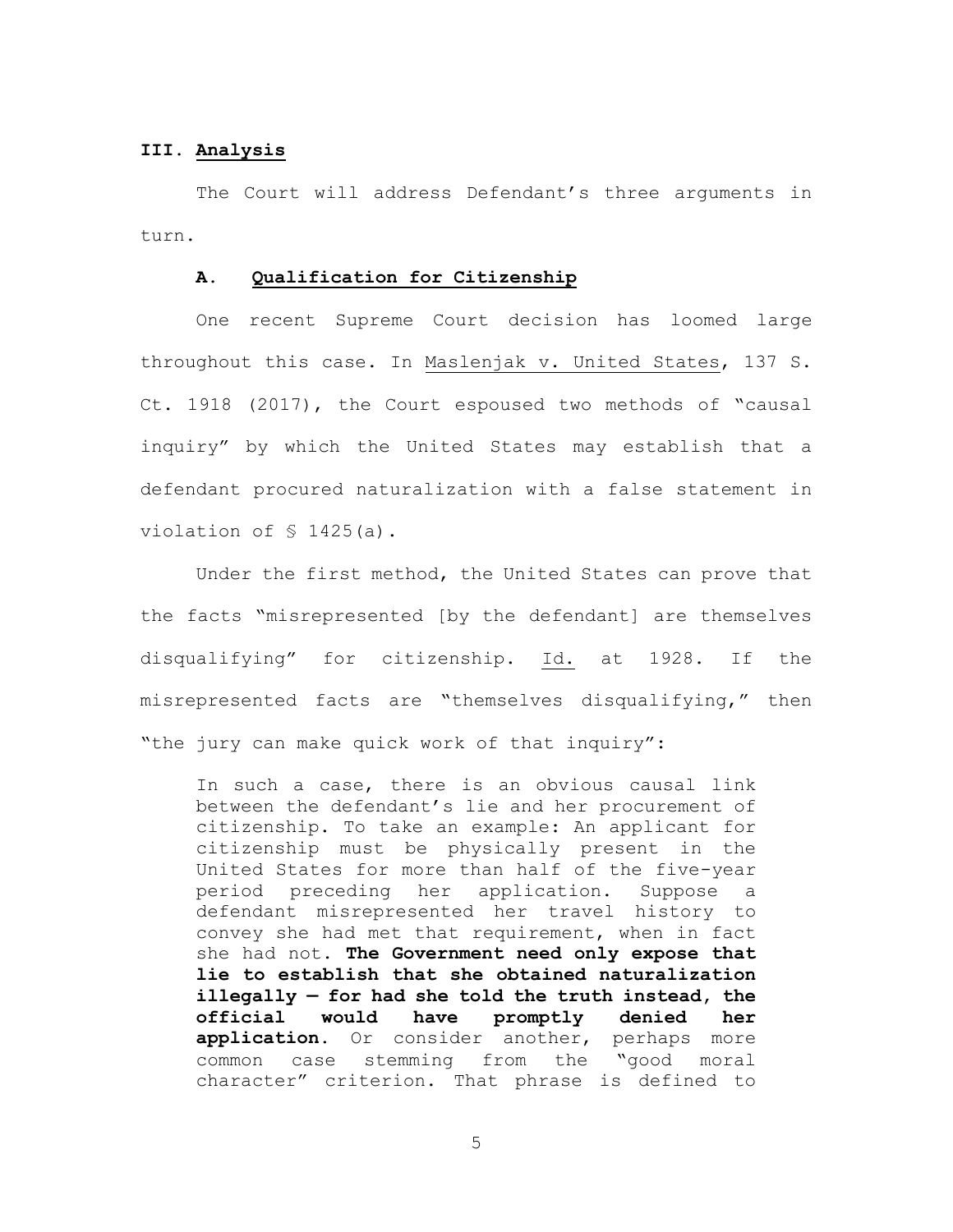exclude any person who has been convicted of an aggravated felony. If a defendant falsely denied such a conviction, she too would have gotten her citizenship by means of a lie  $-$  for otherwise the outcome would have been different. **In short, when the defendant misrepresents facts that the law deems incompatible with citizenship, her lie must have played a role in her naturalization.**

Id. at 1928–29 (citations omitted and emphasis added).

But there is a second method under which the United States may also prove that a defendant procured naturalization through a false statement. Under the second method, "the Government must make a two-part showing" that "the misrepresented fact was sufficiently relevant to one or another naturalization criterion that it would have prompted reasonable officials . . . to undertake further investigation" and "that the investigation 'would predictably have disclosed' some legal disqualification." Id. at 1929 (citations omitted).

"[E]ven when the Government can make its two-part showing [under the investigation theory], however, the defendant may be able to overcome it." Id. at 1930. As Justice Kagan explained, "Section 1425(a) is not a tool for denaturalizing people who, the available evidence indicates, were actually qualified for the citizenship they obtained." Id. "Whatever the Government shows with respect to a thwarted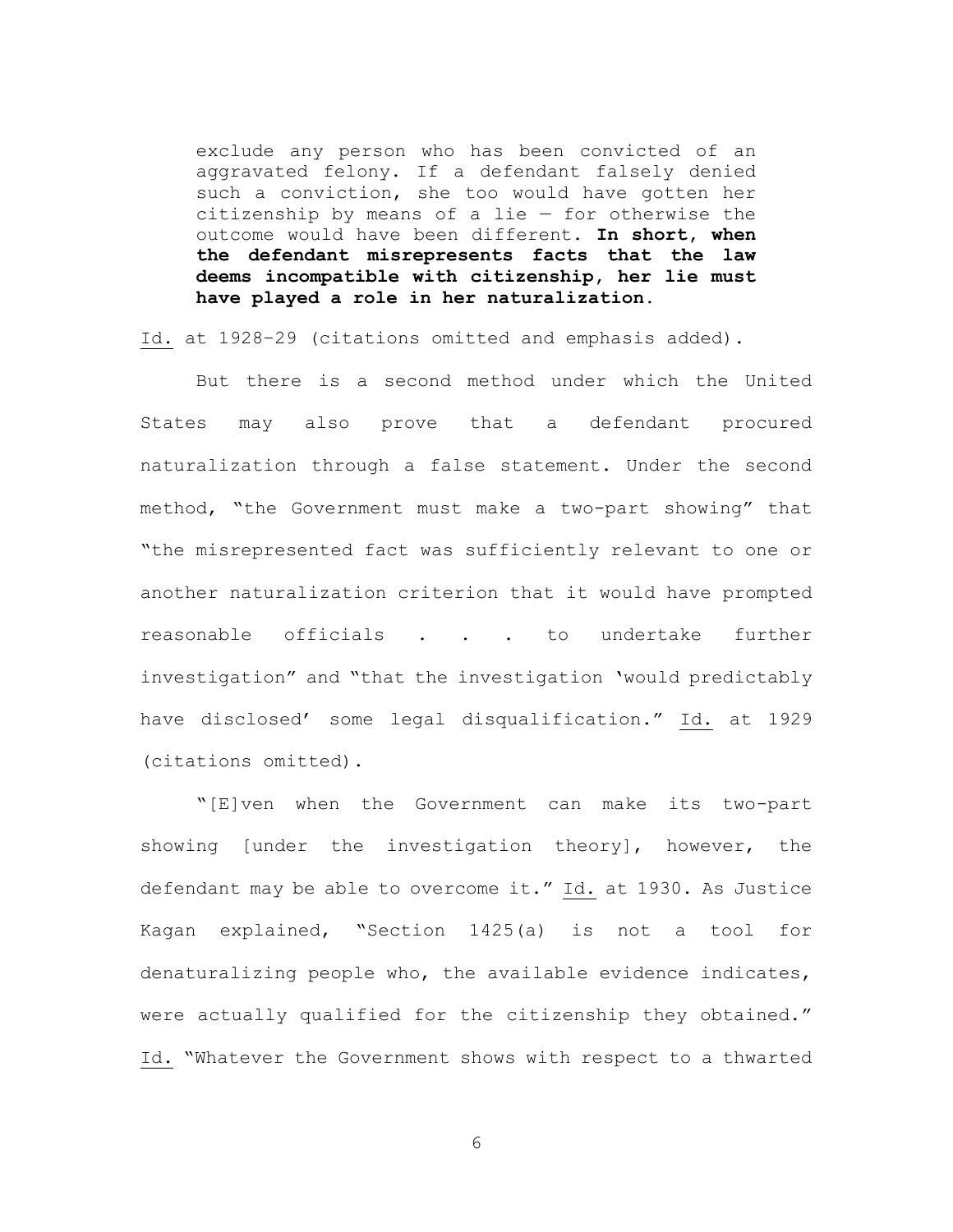investigation, qualification for citizenship is a complete defense to a prosecution brought under § 1425(a)." Id.

Defendant asserts she was convicted under the second method  $-$  the investigation theory. (Doc.  $#$  104 at 2). And she argues that there was insufficient evidence to convict her of violating § 1425(a) because "it is uncontroverted that Ms. Dureland qualified for citizenship through the derivative petitions of her brother . . . and her husband." (Id.). Defendants writes: "[T]he government presented no evidence that [Defendant] did not qualify, separate and apart from these alleged misrepresentations [about the 1997 Alindor Application], for citizenship." (Id. at 3).

The United States disagrees. First, the United States notes that the defense of qualification for citizenship applies to the second method of proof under Maslenjak — the investigation theory. (Doc. # 105 at 7); Maslenjak, 137 S. Ct. at 1930 ("[E]ven when the Government can make its twopart showing [under the investigation theory], however, the defendant may be able to overcome it."). Here, as the United States stresses, the jury convicted Defendant under the first method of proof under Maslenjak. Indeed, the jury instructions discussed both methods and the verdict form specifically included separate sections for the first and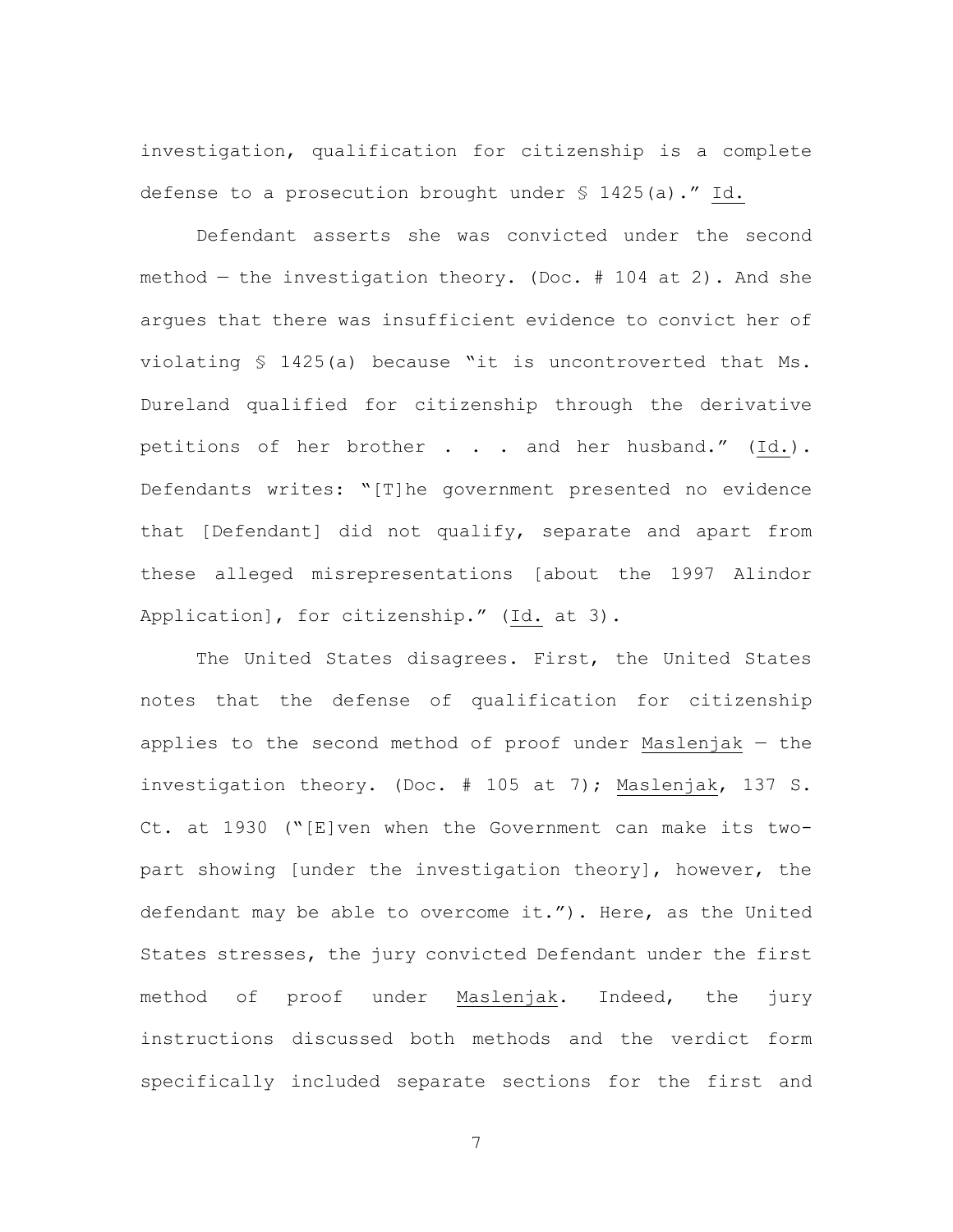second methods. (Doc. ## 95, 96). As the verdict form shows, the jury convicted Defendant under the first method. (Doc. # 96). Therefore, Defendant's argument that she established the defense of qualification for citizenship under the investigation theory of Maslenjak is unpersuasive.

Regardless, the United States argues that it did present evidence that Defendant was not qualified for citizenship and that Defendant presented no evidence to refute this. (Doc. # 105 at 6-7). The Court agrees. Here, the United States maintained that Defendant falsely denied having filed another immigration application — the 1997 Alindor Application during her 2012 naturalization proceedings. The 1997 Alindor Application had been denied and an order of removal issued for Alindor, rendering the applicant ineligible for citizenship. As the United States explains, "[n]either the status of the [D]efendant's brother as a United States citizen nor her alleged husband's status as an asylee from Haiti would have saved this [D]efendant from being placed into deportation proceedings based upon Alindor's October 1997 order of removal." (Doc. # 105 at 8); see also 8 U.S.C. § 1429 ("Notwithstanding the provisions of section 405(b), and except as provided in sections 1439 and 1440 of this title no person shall be naturalized against whom there is outstanding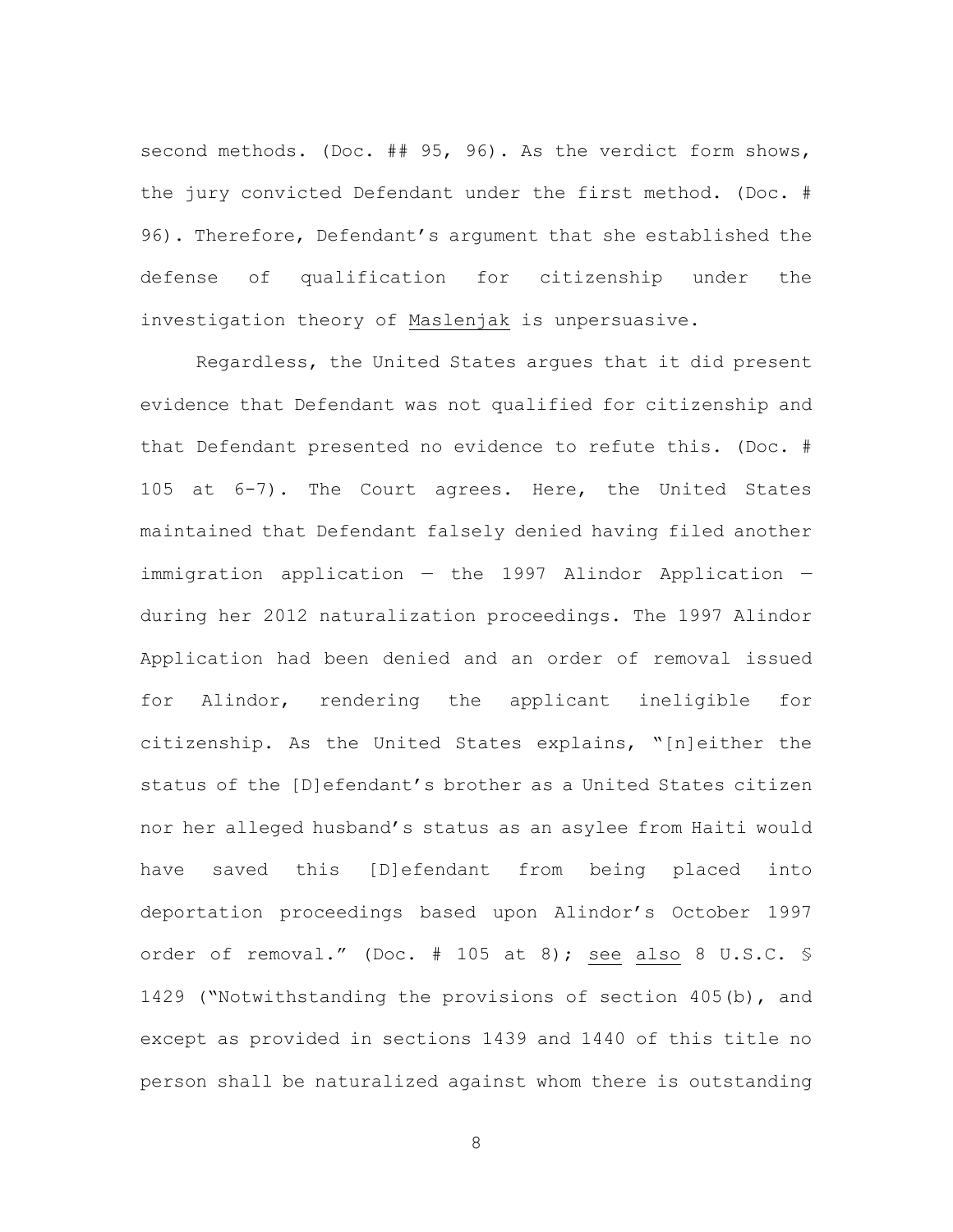a final finding of deportability pursuant to a warrant of arrest issued under the provisions of this chapter or any other Act; and no application for naturalization shall be considered by the Attorney General if there is pending against the applicant a removal proceeding pursuant to a warrant of arrest issued under the provisions of this chapter or any other Act . . . . ") .

A reasonable jury could find, as the jury here did, that Defendant was not qualified for the citizenship she obtained in 2012 because the 1997 order of removal entered for Alindor disqualified her. There was no evidence presented that Defendant still would have been qualified for citizenship if she had admitted that she had applied for asylum under a different name and had been ordered deported under that name.

# **B. Evidence of a False Statement**

Defendant next contends that the United States "did not prove that Defendant filed the 1997 Alindor Application, or lied about having done so in 2012." (Doc. # 104 at 4). She insists the evidence does not support that Defendant submitted the 1997 application under the name Enite Alindor. According to Defendant, "[t]he government's theory that Defendant filed the 1997 Alindor Application is based on the stand alone fingerprint card . . . and some similarities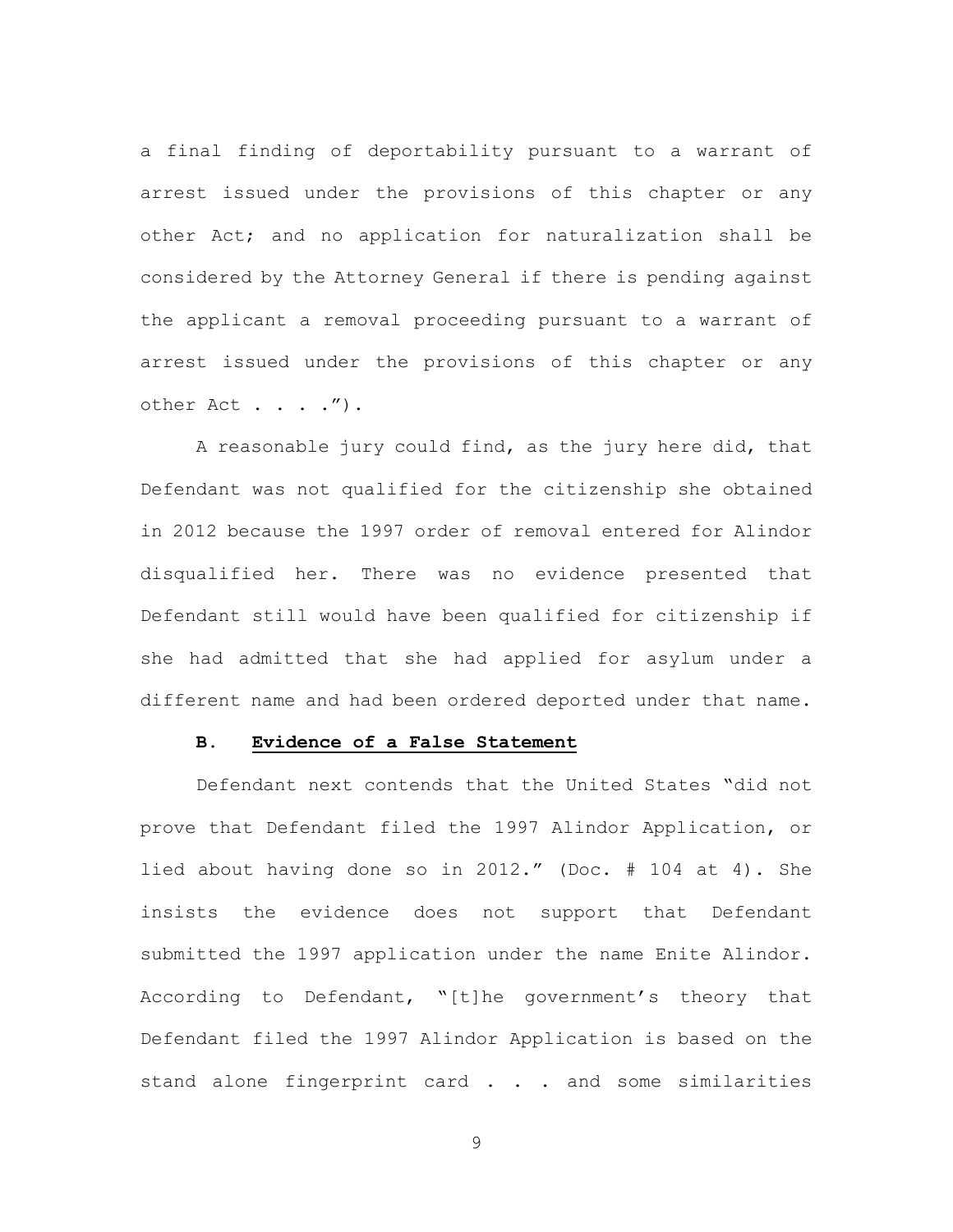between 'Enite Alindor's' physical description and Ms. Dureland's written physical description." (Id. at 5).

But the United States points out that there was more evidence that Defendant submitted the 1997 Alindor Application than just her fingerprints. (Doc. # 105 at 4-5). In addition to the fingerprint card, two passport-style photographs were attached to the Alindor Application, which the jury were able to view. (Doc. # 99 at 9:9-14, 72:14- 73:19). The date of birth listed for Alindor is exactly one year off from Defendant's claimed birth date. Both Defendant and the Alindor Application list the same place of birth — in the town of Aquin, Haiti. (Doc. # 103 at 39:2-10, 41:2-13). Other documents submitted by Defendant, including her two birth certificates, refer to "Alindor" as the last name of Defendant's mother. (Doc. # 99 at 237:3-25). When she was arrested, Defendant told Special Agent Lockhart that her mother's maiden name was Alindor. (Doc. # 103 at 19:12-15).

The Court agrees with the United States that a reasonable jury could conclude beyond a reasonable doubt that Defendant submitted the 1997 Alindor Application. Thus, a reasonable jury could conclude that Defendant lied during naturalization proceedings when she denied having submitted another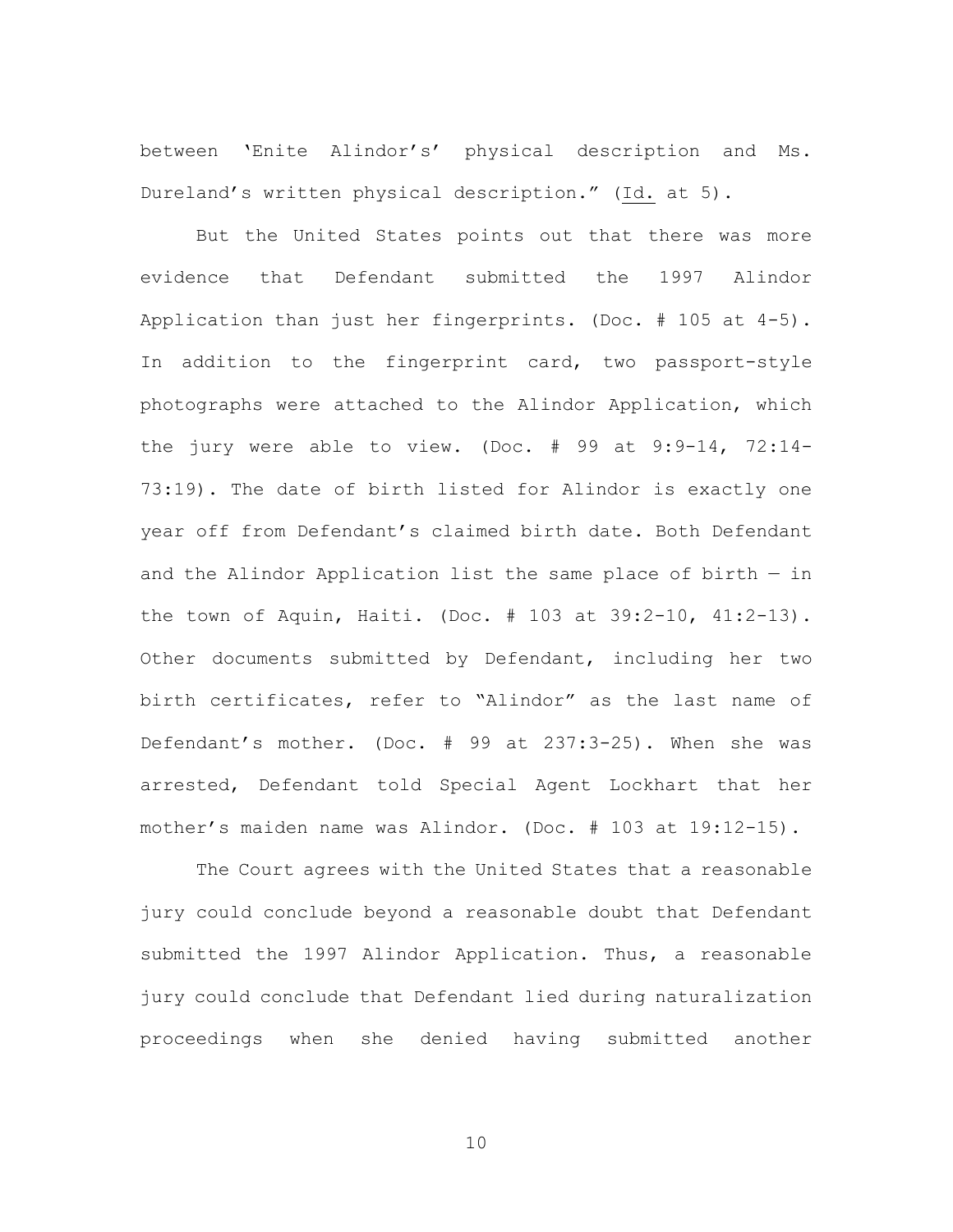immigration application and did not acknowledge the order of removal entered for Alindor.

### **C. Procuring Citizenship with a False Statement**

Finally, Defendant argues: "Even if the government established that [Defendant] filed the 1997 Alindor Application, it did not present sufficient evidence such that a reasonable juror could conclude that investigation 'would predictably have disclosed some legal disqualification,' and therefore that Defendant's misrepresentation 'procured' her citizenship." (Doc. # 104 at 6).

There are multiple problems with this argument. First, again, Defendant was not convicted under the second method described in Maslenjak  $-$  the investigation theory  $-$  to which Defendant refers. She was convicted under the first method that the facts misrepresented were "themselves disqualifying" for citizenship. Maslenjak, 137 S. Ct. at 1928.

Second, an order of removal was entered for Alindor in 1997. The United States presented testimony that a naturalization application would be denied if the United States discovered that the applicant had previously had an asylum petition under a different name denied and an order of removal entered. (Doc. # 98 at 73:4-74:14; Doc. # 99 at 82:3- 83:2, 96:4-98:11). For example, the United States asked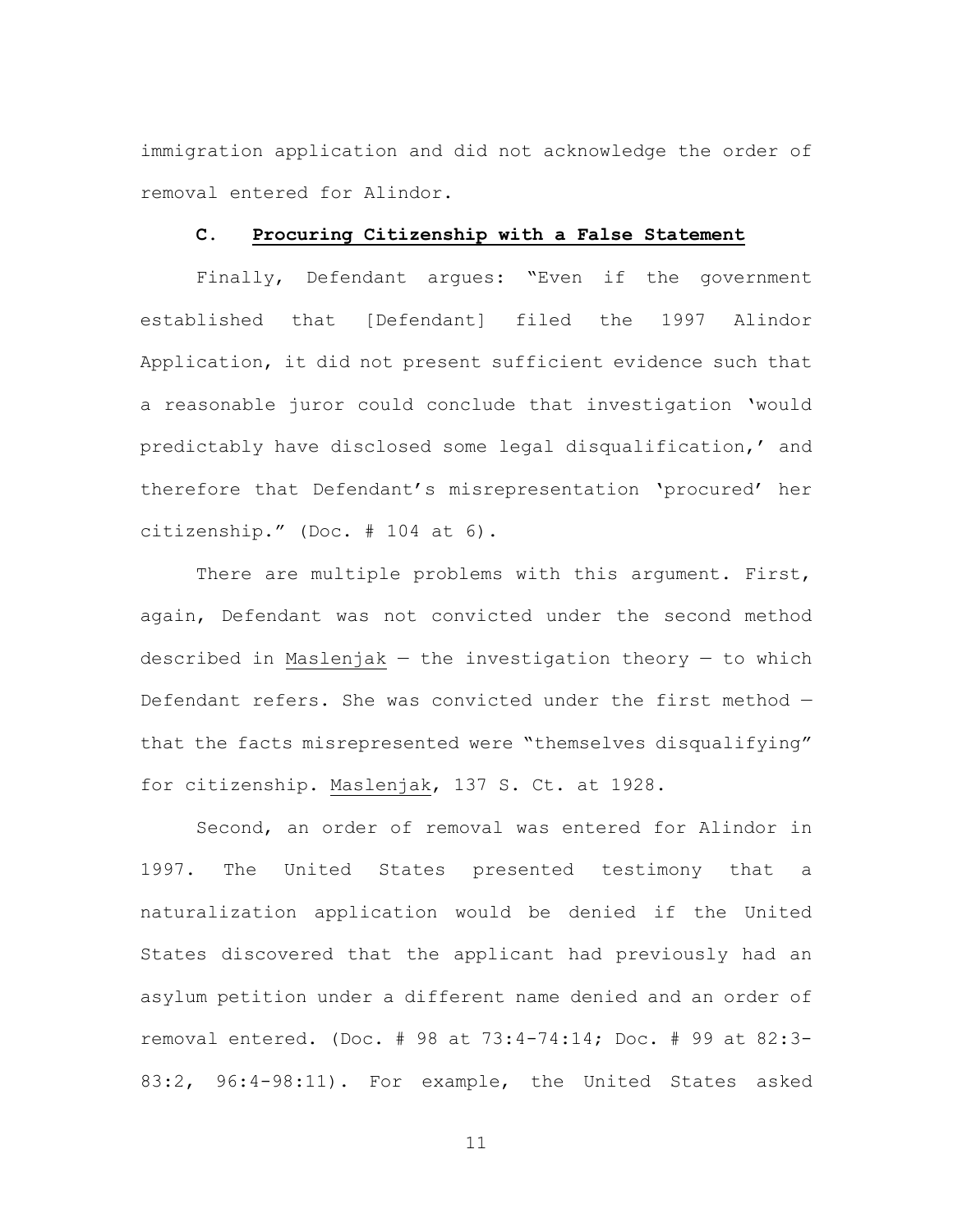Adjudicator Agathos "if . . . the order of removal was final in the file of this other identity that you found out, what happens to the N-400 [application for naturalization]? How significant[ly] does it impact that?" (Doc. # 99 at 97:8-11). Agathos replied that "[i]t would be denied." (Id. at 97:12).

Therefore, after concluding that Defendant had submitted the 1997 Alindor Application, a reasonable jury could conclude that Defendant was therefore disqualified from naturalization. Because Defendant did not reveal in her naturalization paperwork or interview that she submitted the 1997 Alindor Application or had been ordered deported, a reasonable jury could conclude beyond a reasonable doubt that Defendant procured her naturalization by those false statements. See Maslenjak, 137 S. Ct. at 1928-29 ("[W]hen the defendant misrepresents facts that the law deems incompatible with citizenship, her lie must have played a role in her naturalization.").

Accordingly, it is hereby

#### **ORDERED, ADJUDGED,** and **DECREED:**

Defendant's Renewed Motion for Judgment of Acquittal (Doc. # 104) is **DENIED.**